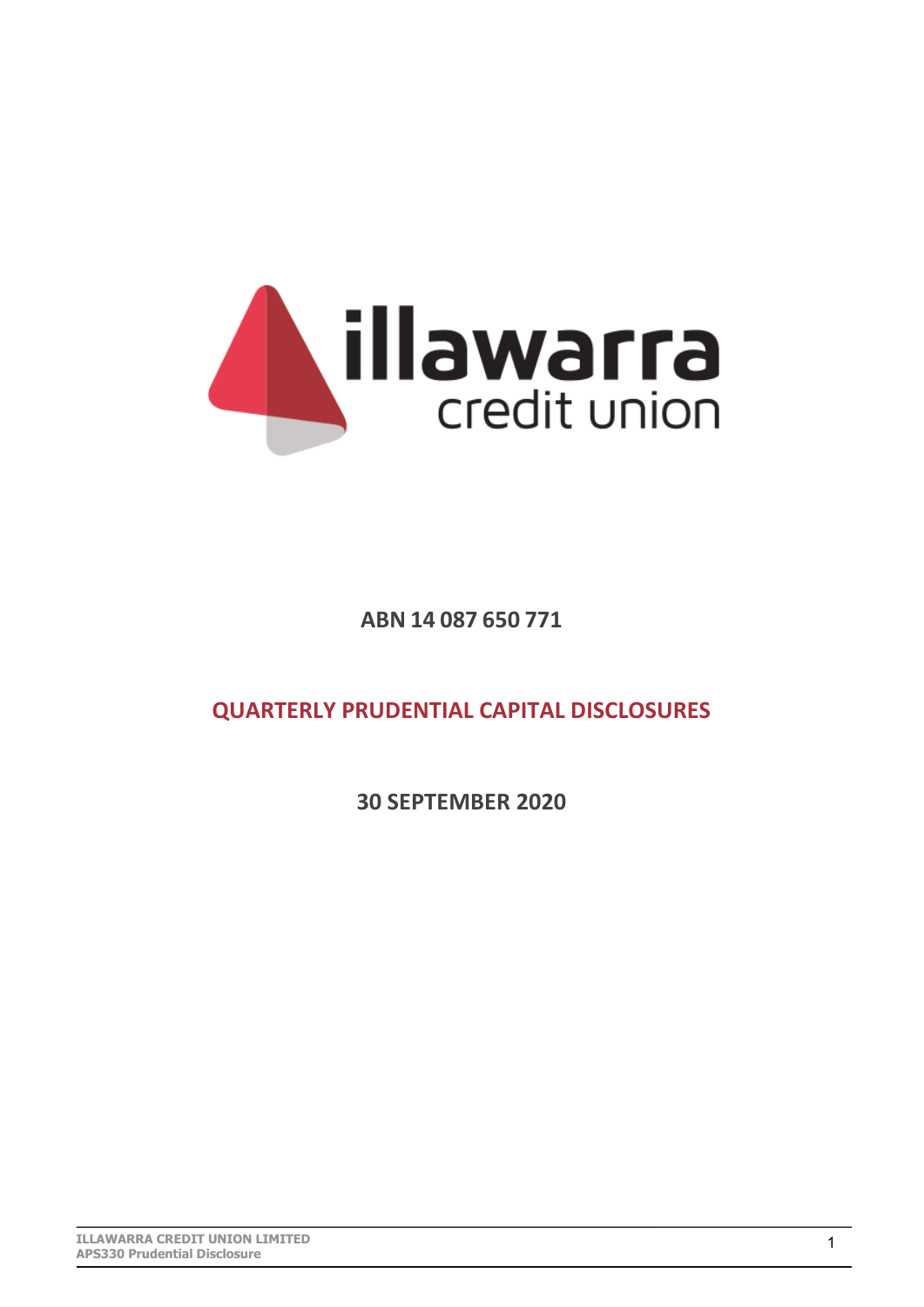## **Prudential Disclosures For the quarter ended 30 September 2020**

## **INTRODUCTION**

As a locally incorporated ADI using the standardised approach under Basel III regulatory requirements, Illawarra Credit Union Ltd ("the Credit Union") is required to disclose information about their capital and risk exposure under Australian Prudential Standard APS 330.

## **CAPITAL MANAGEMENT**

The Credit Union calculates capital requirements by analysing various major risks faced by the Credit Union and ensuring appropriate levels of capital are maintained to cover those risks. Major risks considered include credit risk, interest rate risk, liquidity risk, operational risk, reputational risk and economic risk. The Credit Union's Risk Management framework presents information about the Credit Union's exposure to each of the above risks, the objectives, policies and processes for measuring and managing risk, the management of capital, and incorporates rules and ratios established by the Australian Prudential Regulation Authority.

The Credit Union has complied with all external capital requirements, as well as maintaining healthy capital ratios in order to support our ongoing business activities.

| <b>Capital Adequacy</b>                        | 30th Sep 2020               | 30th Jun 2020                          |  |  |
|------------------------------------------------|-----------------------------|----------------------------------------|--|--|
| <b>Capital requirements - Credit Risk</b>      | <b>Risk Weighted Assets</b> | <b>Risk Weighted</b><br><b>Assets</b>  |  |  |
|                                                | \$'000                      | \$'000                                 |  |  |
| - Claims secured by residential mortgages      | 156,006                     | 164,409                                |  |  |
| - Other retail loans                           | 14,685                      | 14,083                                 |  |  |
| - Claims on ADI's & Banks                      | 57,796                      | 52,564                                 |  |  |
| - Corporate claims                             |                             |                                        |  |  |
| - Other claims                                 | 8,016                       | 8,192                                  |  |  |
| - Other non-market off balance sheet exposures | 5,423                       | 5,172                                  |  |  |
| <b>Capital requirements - Credit Risk</b>      | 241,926                     | 244,420                                |  |  |
| <b>Capital requirements - Market Risk</b>      |                             |                                        |  |  |
| <b>Capital requirements - Operational Risk</b> | 36,863                      | 36,863                                 |  |  |
| <b>TOTAL Risk Weighted Assets</b>              | 278,789                     | 281,152                                |  |  |
| <b>Common Equity Tier 1 Ratio</b>              | 15.77%                      | 15.45%                                 |  |  |
| <b>Tier 1 Capital Ratio</b>                    | 15.77%                      | 15.45%                                 |  |  |
| <b>Total Capital Ratio</b>                     | 16.25%                      | 15.96%                                 |  |  |
| <b>General Reserve for Credit Losses</b>       |                             |                                        |  |  |
|                                                | \$'000                      |                                        |  |  |
| as at 30th September 2020                      | 1,336                       |                                        |  |  |
| as at 30th June 2020                           | 1,457                       |                                        |  |  |
|                                                |                             |                                        |  |  |
| Credit Risk as at 30th September 2020          | <b>Total Gross Exposure</b> | <b>Average Gross</b><br>Exposure (Qtr) |  |  |
|                                                | \$'000                      | \$'000                                 |  |  |
| - Cash items                                   | 484                         | 499                                    |  |  |
| -ADI's & Banks                                 | 190,664                     | 185,930                                |  |  |
| -Loans: Residential secured                    | 434,128                     | 441,778                                |  |  |
| - Loans: Other                                 | 16,299                      | 15,612                                 |  |  |
| - Loans: Total                                 | 450,427                     | 457,389                                |  |  |
| – Other                                        | 8,016                       | 7,171                                  |  |  |
| - Other non-market off balance sheet exposures | 95,994                      | 93,766                                 |  |  |
| Total exposures                                | 745,585<br>744,753          |                                        |  |  |